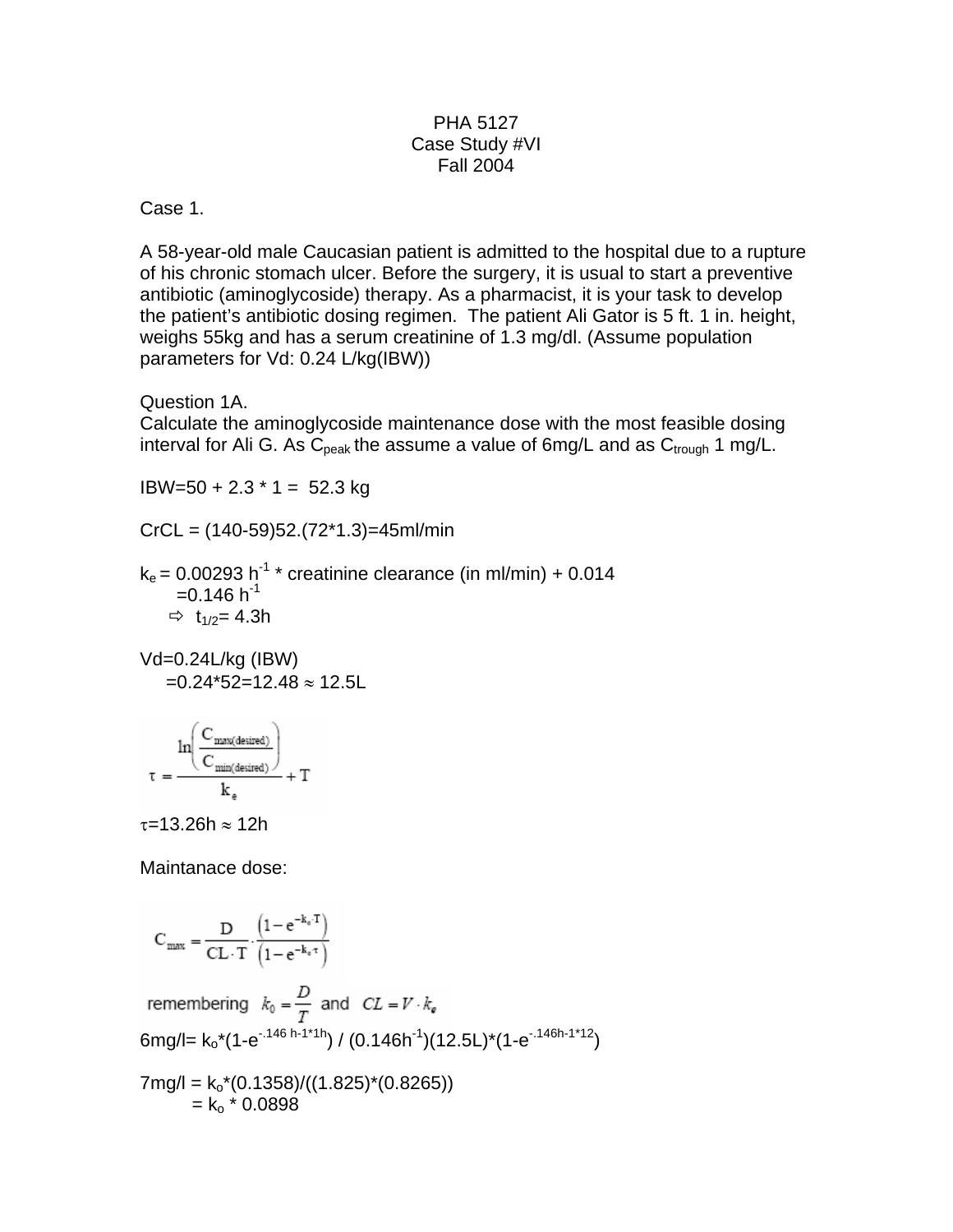$k_0$ =66.7 mg  $\approx$  70 mg as a 1 hr infusion

Hence Ali Gator receives a 70mg/hr infusion every 12 hours.

Note: since we rounded the actual dose, his measured  $C_{\text{trough}}$  will be slightly higher.

---- for Immo : write down the calculation for that -----

6\*70/66.7=6.30

Question 1B:

Calculate the trough concentration expected for the dose calculated in question 1A (70mg)

$$
C = C_0 \cdot e^{-k_e t}
$$

I order to use this equation we have to rewrite it to fit our needs.

 $C_{\text{trough}}$   $C_{\text{peak}}$  \*  $e^{-ke^{*}t'}$  where t' is  $\tau$ -time of infusion.

 $= 6.3$  mg/l  $*$   $e^{-0.146*(12-1)}$  $= 6.3$  mg/l  $* .0.200$  $=1.26$  mg/l ≈ 1.3mg/l

The value is lower than the actual desired value, since we decreased the desired dosing interval and increased the dose.

## Question 1C:

After four days (Steady state) the nurses drew some new samples while Ali Gator was receiving 80mg every 8 h. The following values were obtained (note: his renal function was decreased)

7:55 am  $C_{\text{trough}}$ : 3.2 mg/l 8-9 am: an 1 hour infusion of 80 mg was given 9:00 am  $C_{\text{peak}}$  : 9.2 mg/l Calculate the new  $k_{e}$ ,  $\tau$ ,  $t_{1/2}$  and Vd.

 $K_e$ = -  $In(C_{trough}/C_{peak})/τ-t$  $= -ln(3.2/9.2)/8 - 1 = .151$  $t_{1/2}$ =ln2/<sub>ke4</sub>.6h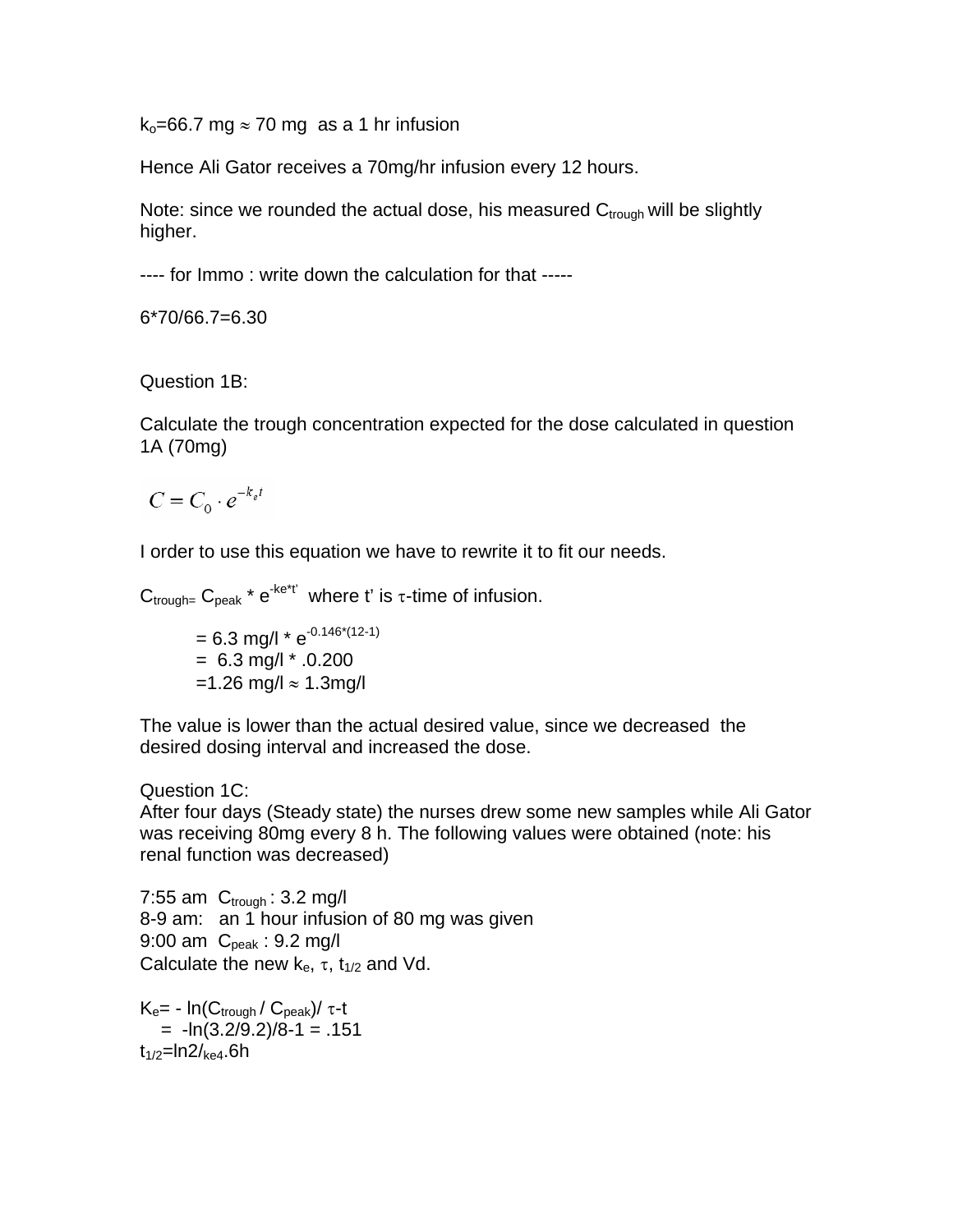VD:

$$
C_{max}=\frac{D}{CL\cdot T}\cdot\frac{\left(1-e^{-k_e\cdot T}\right)}{\left(1-e^{-k_e\cdot \tau}\right)}
$$

$$
9.2=(80mg/Vd*0.151)*(1-e^{-0.151*1})/(1-e^{-0.151*8})
$$

Vd=11.1 L

$$
\tau = \frac{\ln\!\!\left(\frac{C_{\text{max(desired)}}}{C_{\text{min(desired)}}}\right)}{k_e} + T
$$

 $=(ln(6/1)/0.151)+T$ 

$$
= 12.6 \Rightarrow 12h
$$

new maintenance dose:

$$
C_{max} = \frac{D}{CL \cdot T} \cdot \frac{\left(1 - e^{-k_e \cdot T}\right)}{\left(1 - e^{-k_e \cdot \tau}\right)}
$$
  
6=  $k_0 \cdot (1 - e^{-151 \cdot 1}) / (0.151 \cdot 11.1) \cdot (1 - e^{-151 \cdot 12})$   
 $k_0 = 60$  mg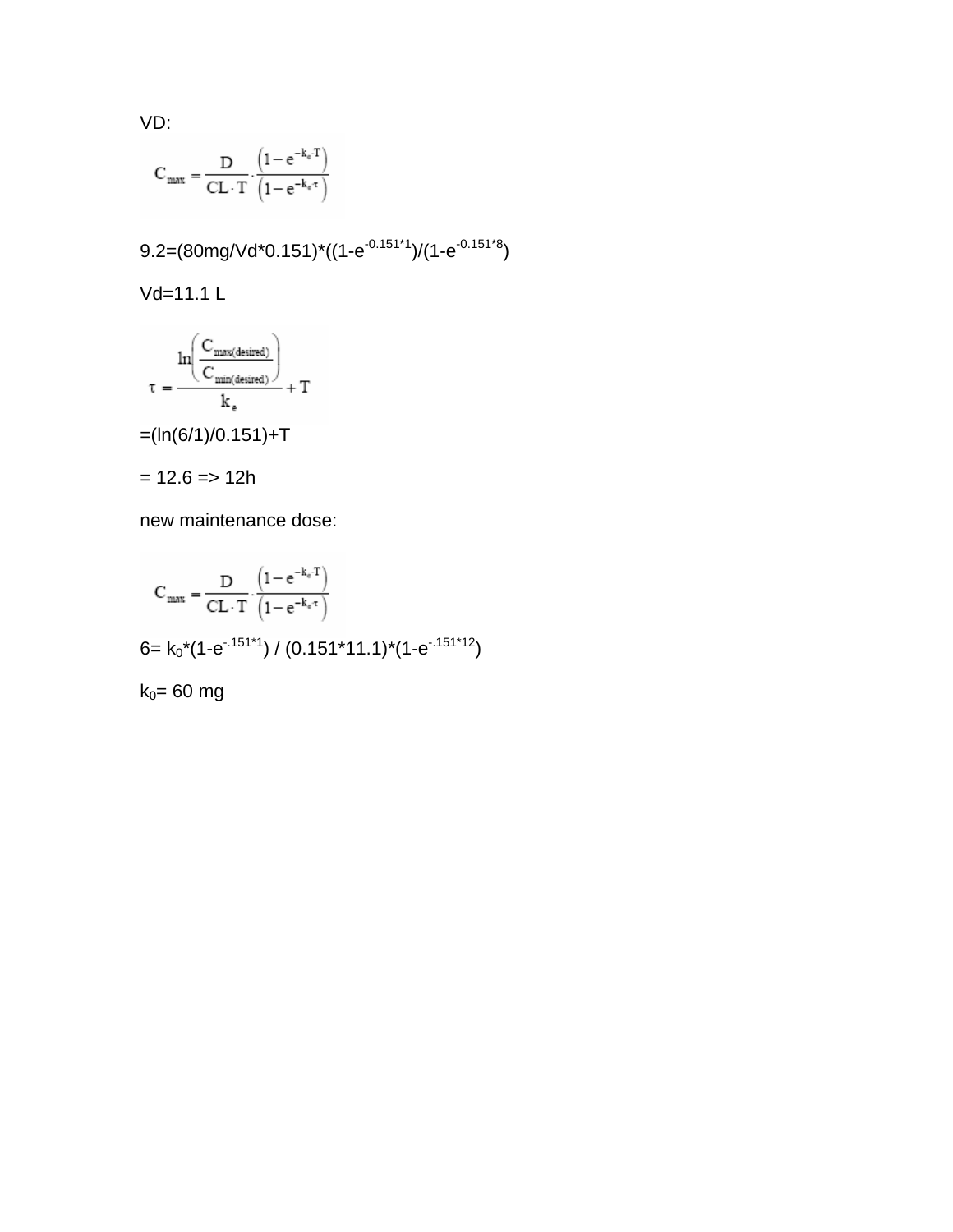Case 2:

A 52 year old white female is admitted to he hospital with diagnosis of a severe pulmonary infection. She is 5 ft. and 3 in. high and weighs 52kg. Her serum creatinine reported from the lab was 0.8 mg/dl.

Question 2A: Recommend a once daily dose for that patient. Knowing that the average dose for gentamicin is 5-7 mg/kg based on IBW.

IBW: 45.5 + 2.3 \* 3 = 50.8

The recommended dose should be:

Dose=6 mg/kg  $*$  50.8 = 304.8 Which is rounded to 300 mg every 24 h.

Question 2B:

Is the once daily dosing interval appropriate for the womans renal status?

To make sure that the once daily dosing is appropriate for the patients renal status, we have to perform the following calculations:

CrCl= 0.85 \* ((140-age)\*IBW / 72 \*SCr)  $= 0.85 * ((140-52)*50.8 / 72 * 0.8)$  $= 66$  ml/min

populkation  $k_e$ = 0.00293  $*$  (66) +0.014  $= 0.21$ 

 $t_{1/2}$ =ln 2 / k<sub>e</sub> = 3.3 h

A total dose is almost totally eliminated after 5 half lives.  $3.3 * 5 = 16.5$  h. That means that the dose is eliminated within the 24 h interval according to the woman's renal status. The once daily dosing regimen is appropriate.